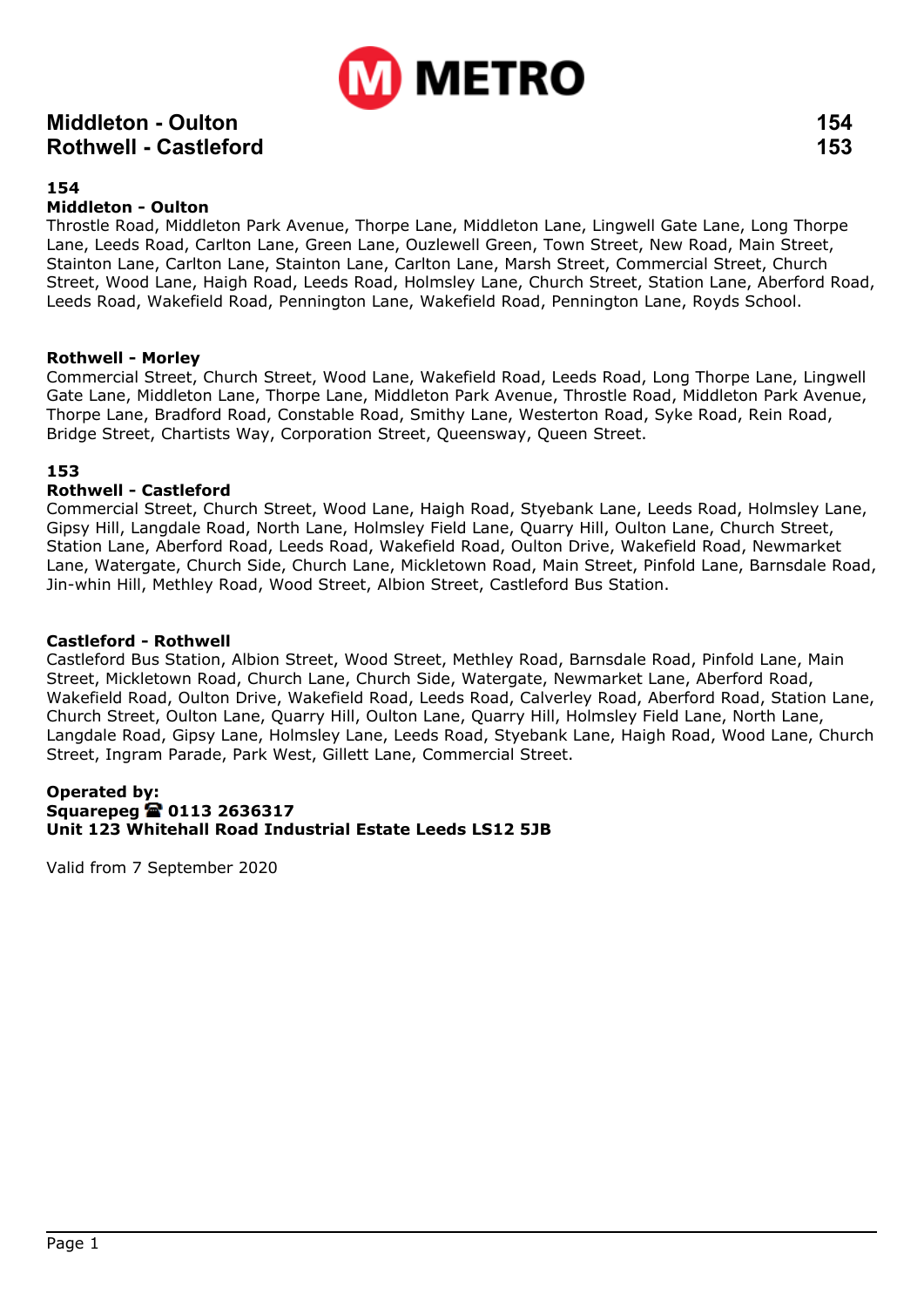# **Monday to Friday**

### Middleton - Oulton

|                                   | 154       | 154                                     | 153 | 153                           | 153 | 153 | 153       | 153 |
|-----------------------------------|-----------|-----------------------------------------|-----|-------------------------------|-----|-----|-----------|-----|
|                                   | <b>SH</b> | Sch                                     |     |                               |     | Sch | <b>SH</b> |     |
| <b>Middleton Thorpe Lane</b>      | 0707      | 0707                                    |     |                               |     |     |           |     |
| <b>Rodillian Academy</b>          | 0715 0715 |                                         |     |                               |     |     |           |     |
| <b>Carlton Post Office</b>        | 0720 0720 |                                         |     |                               |     |     |           |     |
| <b>Rothwell Commercial Street</b> |           | 0725 0725                               |     | 0930 1110 1240 1410 1410 1545 |     |     |           |     |
| Woodlesford Midland Hotel         |           | 0739 0739 0944 1124 1254 1424 1424 1559 |     |                               |     |     |           |     |
| <b>Royds School</b>               |           | 0750                                    |     |                               |     |     |           |     |
| <b>Oulton Drive</b>               | 0748      |                                         |     | 0948 1128 1258 1428 1428 1603 |     |     |           |     |
| <b>Scholey Hill Newmarket</b>     |           |                                         |     | 0954 1134 1304                |     |     | 1434 1609 |     |
| Lane                              |           |                                         |     |                               |     |     |           |     |
| <b>Mickletown Post Office</b>     |           |                                         |     | 1001 1141 1311                |     |     | 1441 1616 |     |
| <b>Castleford Bus Station</b>     |           |                                         |     | 1008 1148 1318                |     |     | 1448 1623 |     |

Code: ≢Adjoining or near Railway Station SH School holidays only Sch Schooldays only

# Rothwell - Morley

|                                   | 154  | 153                                | 153            | 153                 | 153  | 153       | 153 |
|-----------------------------------|------|------------------------------------|----------------|---------------------|------|-----------|-----|
|                                   |      |                                    |                |                     | Sch  | <b>SH</b> |     |
| <b>Royds School</b>               |      |                                    |                |                     | 1445 |           |     |
| <b>Castleford Bus Station</b>     |      |                                    | 1015 1155 1325 |                     |      | 1455 1630 |     |
| <b>Mickletown Post Office</b>     |      |                                    | 1022 1202 1332 |                     |      | 1502 1637 |     |
| <b>Scholey Hill Newmarket</b>     |      |                                    | 1029 1209 1339 |                     |      | 1509 1644 |     |
| Lane                              |      |                                    |                |                     |      |           |     |
| <b>Oulton Drive</b>               |      |                                    | 1036 1216 1346 |                     |      | 1516 1651 |     |
| <b>Woodlesford Midland Hotel</b>  |      |                                    |                | 1040 1220 1350 1450 |      | 1520 1655 |     |
| <b>Rothwell Commercial Street</b> |      | 0757 1055 1235 1405 1505 1535 1710 |                |                     |      |           |     |
| <b>Wood Lane End</b>              | 0803 |                                    |                |                     |      |           |     |
| <b>Rodillian Academy</b>          | 0815 |                                    |                |                     |      |           |     |
| <b>Middleton Thorpe Lane</b>      | 0823 |                                    |                |                     |      |           |     |
| <b>Westerton Frosts Corner</b>    | 0832 |                                    |                |                     |      |           |     |
| <b>Woodkirk Academy</b>           | 0837 |                                    |                |                     |      |           |     |
| <b>Morley Town Hall</b>           | 0846 |                                    |                |                     |      |           |     |

Code: ≢Adjoining or near Railway Station Sch Schooldays only SH School holidays only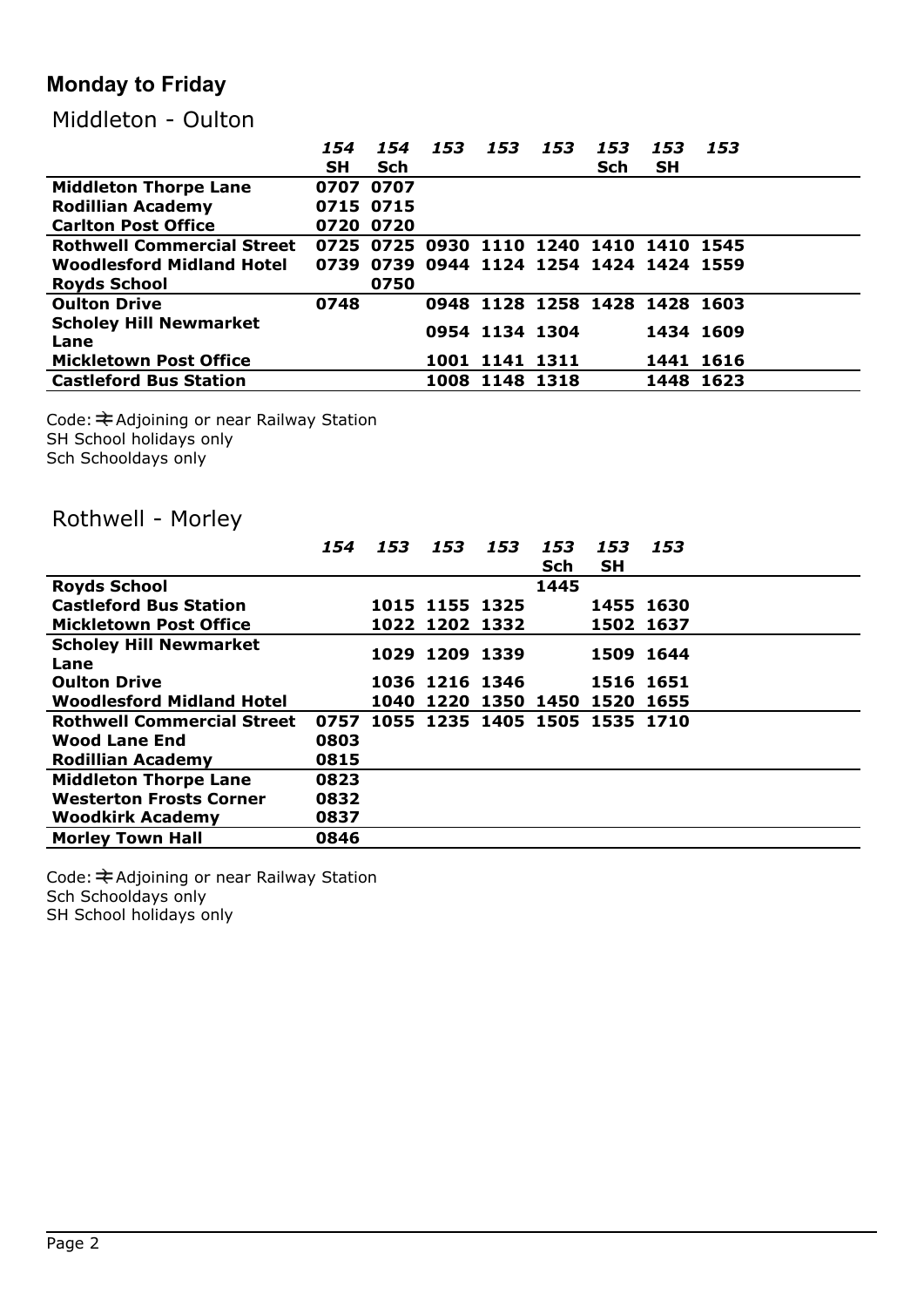### **Saturday**

## Middleton - Oulton

|                                       | 153 | 153 153 153         |  |  |
|---------------------------------------|-----|---------------------|--|--|
| <b>Rothwell Commercial Street</b>     |     | 0930 1100 1300 1430 |  |  |
| <b>Woodlesford Midland Hotel</b>      |     | 0944 1114 1314 1444 |  |  |
| <b>Oulton Drive</b>                   |     | 0948 1118 1318 1448 |  |  |
| <b>Scholey Hill Newmarket</b><br>Lane |     | 0954 1124 1324 1454 |  |  |
| <b>Mickletown Post Office</b>         |     | 1001 1131 1331 1501 |  |  |
| <b>Castleford Bus Station</b>         |     | 1008 1138 1338 1508 |  |  |

Code:  $\pm$  Adjoining or near Railway Station Rothwell - Morley

|                                                | 153 |                     | 153 153 153 |  |
|------------------------------------------------|-----|---------------------|-------------|--|
| <b>Castleford Bus Station</b>                  |     | 1015 1145 1345 1515 |             |  |
| <b>Mickletown Post Office</b>                  |     | 1022 1152 1352 1522 |             |  |
| <b>Scholey Hill Newmarket</b><br>Lane          |     | 1029 1159 1359 1529 |             |  |
| <b>Oulton Drive</b>                            |     | 1036 1206 1406 1536 |             |  |
| <b>Woodlesford Midland Hotel</b>               |     | 1040 1210 1410 1540 |             |  |
| Rothwell Commercial Street 1055 1225 1425 1555 |     |                     |             |  |

Code:  $\bigstar$  Adjoining or near Railway Station